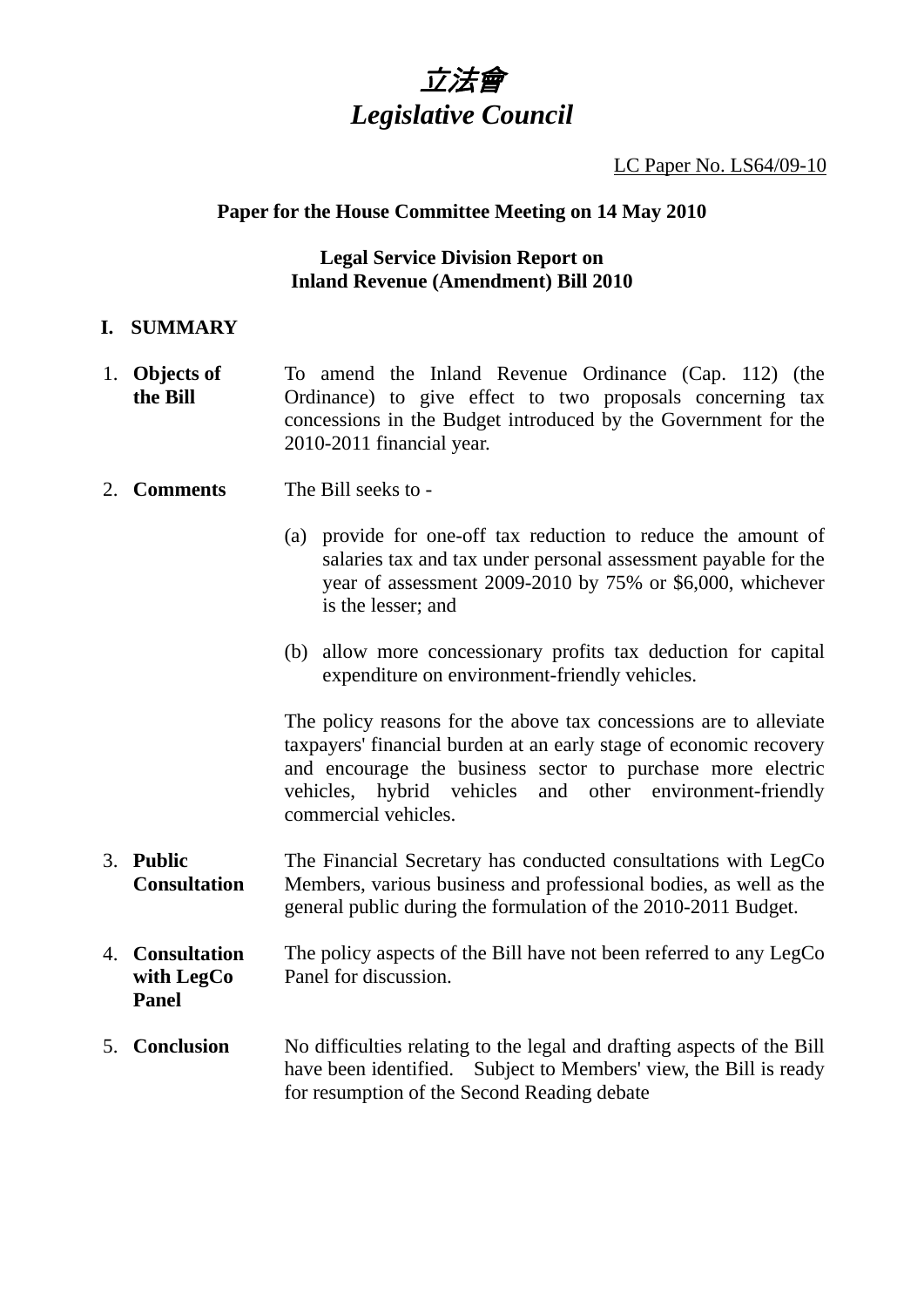# **II. REPORT**

# **Objects of the Bill**

 To amend the Inland Revenue Ordinance (Cap. 112) (the Ordinance) to give effect to two proposals concerning tax concessions in the Budget introduced by the Government for the 2010-2011 financial year.

# **LegCo Brief Reference**

2. Members may refer to the LegCo Brief (File ref.: FIN CR 1/7/2201/09) issued by the Financial Services and the Treasury Bureau on 28 April 2010.

#### **Date of First Reading**

3. 12 May 2010.

## **Comments**

## One-off tax reduction for 2009-2010

4. At paragraph 153 of the Budget Speech delivered on 24 February 2010, the Financial Secretary (FS) proposed a one-off tax reduction of salaries tax and tax under personal assessment for 2009-2010 by 75%, subject to a ceiling of \$6,000. The reduction will be reflected in the taxpayer's final tax payable for 2009-2010. The proposal will cost the Government about \$4.5 billion and benefit all 1.4 million taxpayers. According to the LegCo Brief, the proposed one-off tax reduction is to alleviate taxpayers' financial burden at an early stage of economic recovery.

5. To implement the above proposal, the Bill adds to the Ordinance the proposed section 92 and Schedule 20. The effect of those provisions, if enacted, is that for the year of assessment commencing on 1 April 2009, the amount of salaries tax and tax under personal assessment as computed under the Ordinance will be reduced by 75%, subject to a maximum of \$6,000 in each case.

#### Accelerate profits tax deduction for capital expenditure on environment-friendly vehicles

6. Under section 39B of the Ordinance, depreciation allowance under profits tax is provided for machinery or plant (including motor vehicles). In general, businesses claiming depreciation allowance for motor vehicles will be granted an initial allowance at 60% of the purchase costs in the year of purchase and an annual allowance at 30% of the reducing value. According to the Administration, almost 99% of the purchase cost will be deducted in the first 10 years. To encourage the business sector to purchase more electric vehicles, hybrid vehicles and other environment-friendly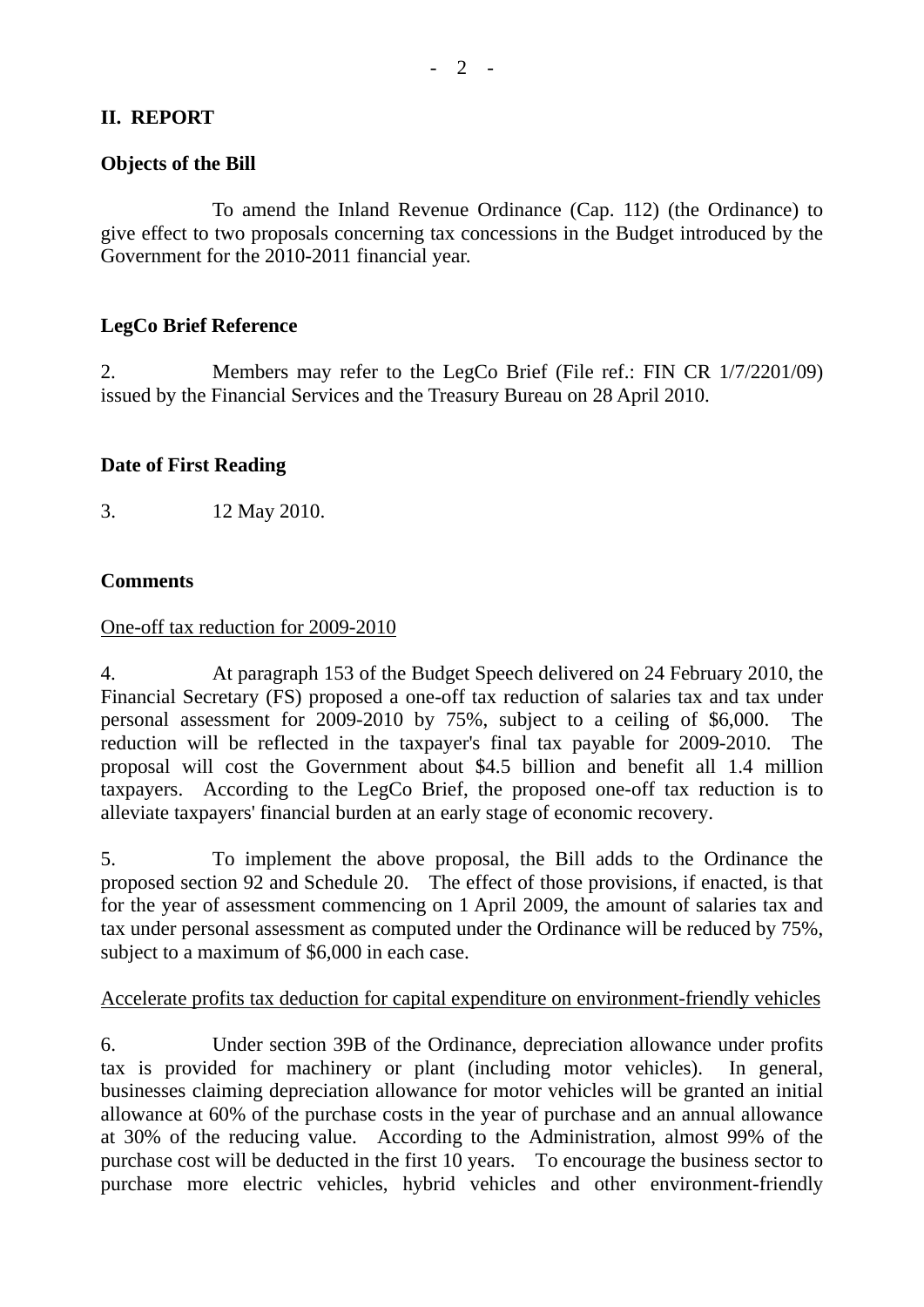commercial vehicles, FS proposed at paragraph 94 of the Budget Speech a 100% profits tax deduction for capital expenditure on environment-friendly vehicles in the year of purchase.

7. At present, capital expenditure incurred by a person during the basis period for any year of assessment in relation to any environmental protection machinery is eligible for 100% profits tax deduction under sections 16H to 16K of the Ordinance. To give effect to the proposal set out in paragraph 6 above, the Bill proposes to amend those sections to extend the eligibility for 100% profits tax deduction to capital expenditure incurred on environment-friendly vehicles in the year of purchase. The proposed tax deduction will apply to environment-friendly vehicles specified in the new Part 3 of Schedule 17 to the Ordinance. These vehicles are :

- (a) vehicles qualified for remission of first registration tax under the two tax incentives schemes respectively for the environment-friendly commercial vehicles and petrol private cars administered by the Environment Protection Department;
- (b) vehicles that are capable of drawing energy from both consumable fuel and battery (or other electrical energy or power storage device) for mechanical propulsion; and
- (c) vehicles that are solely propelled by electric power and do not emit any exhaust gas.

8. If a person owned and had in use any vehicle that is an environment-friendly vehicle immediately before the commencement of the Bill upon its enactment, section 16K(1) of the Ordinance, as amended by the Bill, provides that such person is deemed to have incurred, on the commencement date, capital expenditure in relation to that vehicle for the purposes of tax deduction under section 16I of the Ordinance.

# Commencement

9. There is no commencement provision in the Bill. By virtue of section 20(2) of the Interpretation and General Clauses Ordinance (Cap. 1), the Bill will come into operation on the day it is published in the Gazette as an Ordinance.

# **Public Consultation**

10. According to paragraph 12 of the LegCo Brief, FS has conducted consultations with LegCo Members, various business and professional bodies, as well as the general public during the formulation of the 2010-2011 Budget. Their views have been taken into account in formulating these proposals.